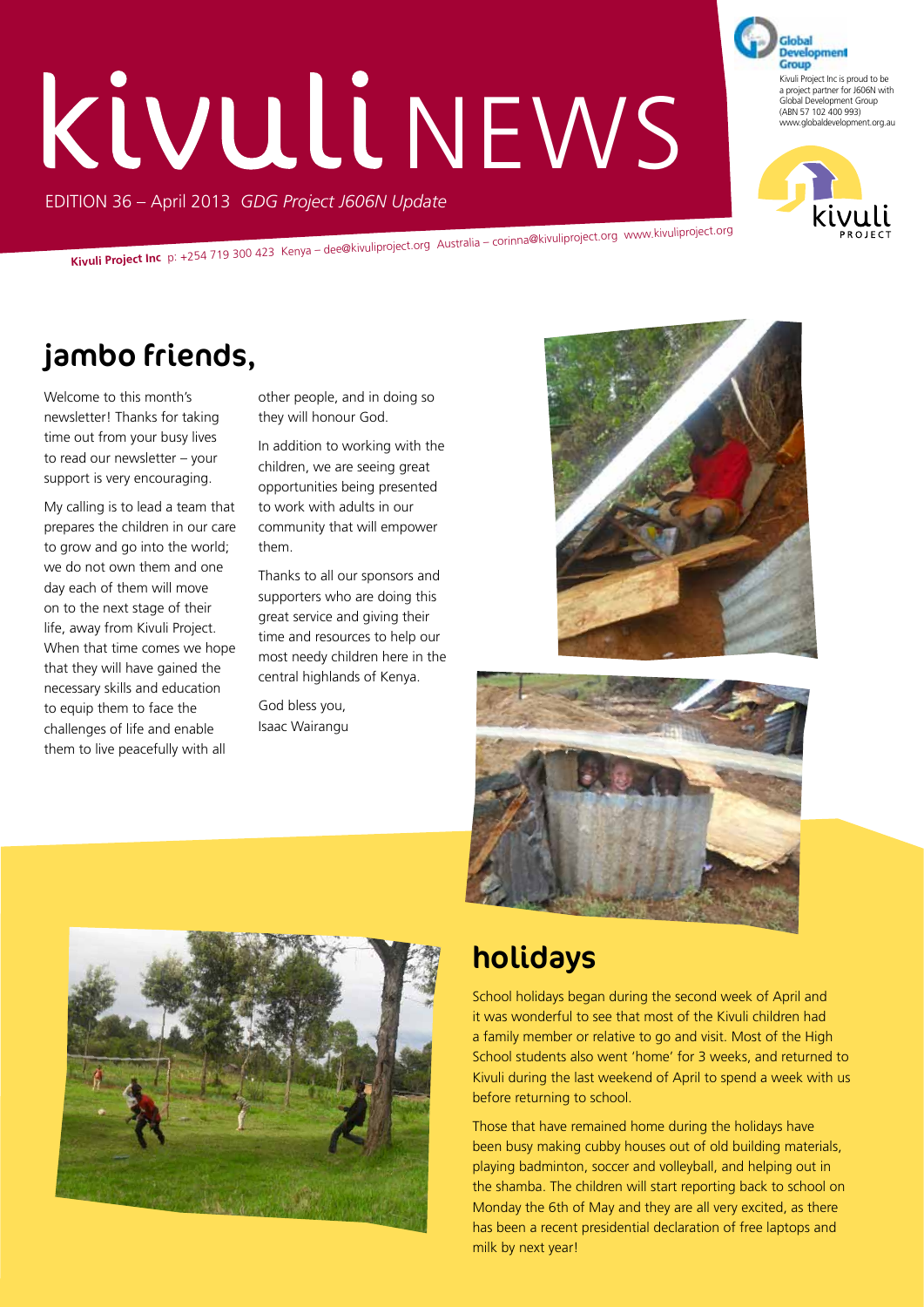# building a bridge

This month we mobilized the community to repair a very important bridge for many just next to our shamba. Kivuli does not use it, but many of our neighbours do as they make their way to town. Whenever the rain is heavy the bridge and road flood making it very difficult for people and vehicles to pass. This was a very encouraging small project as our neighbours contributed to the repair, this work will be very helpful to many people.





# building our first cottage



We have finally finished the renovations of the existing three staff buildings, converting the once "temporary" buildings to permanent ones. Each timber house has tiled floors, fully insulated plasterboard walls and ceilings, skirting boards, solar lighting and iron sheet roofing. The staff are very excited to be living in such beautiful houses!

The completion of the renovations has enabled us to commence work on the first children's cottage. These will be built in the same fashion,

although will come complete with a flushing "squat" (also used in many parts of Asia) toilet and hot water taps to be able to bathe inside. Along with a bathroom, the cottage will have two bedrooms – one to accommodate a maximum of eight children and one for the "house mother." There will also be a large sitting room where each "family" can eat together, study and relax. In time, and as God provides the financial resources required, we will build five of these cottages.

## shamba

We are yet to harvest our crops. Maize, our staple food, takes between 6-12 month to grow, and beans take about 3-4 months.

Our fodder crops (food for the cows) are doing well and we hope to harvest our lucerne grass next month. The napier grass will be ready in 2 months, the sunflowers in 5 months, rhodes grass in 3 months, and the turnips and beetroot also in 3 months. We have also intercropped the desmodium grass with the napier.

Right now we are purchasing more cow feed but what we have planted will reduce this cost by far, but until they grow we have no other option. We have a plan to grow more fodder and store them in silos where we can teach the community on how to grow and store either for sale or for their use. We are just praying to God that all that we are doing here comes out strongly.





#### we have fish!

Last month you will have seen a photo of our newly extended dam; well this month it has residents – 1250 tilapia fingerlings to be precise. Once the dam had been fully fenced and covered with mesh wire, we were able to bring home the new residents with the help of the Department of Fisheries. We even brought with us a few bigger fish to taste for supper – the children who remained at Kivuli over the holidays enjoyed the treat! We anticipate our first harvest of fully-grown tilapia will be in February 2014. This is yet another income generating project as we will sell the produce locally.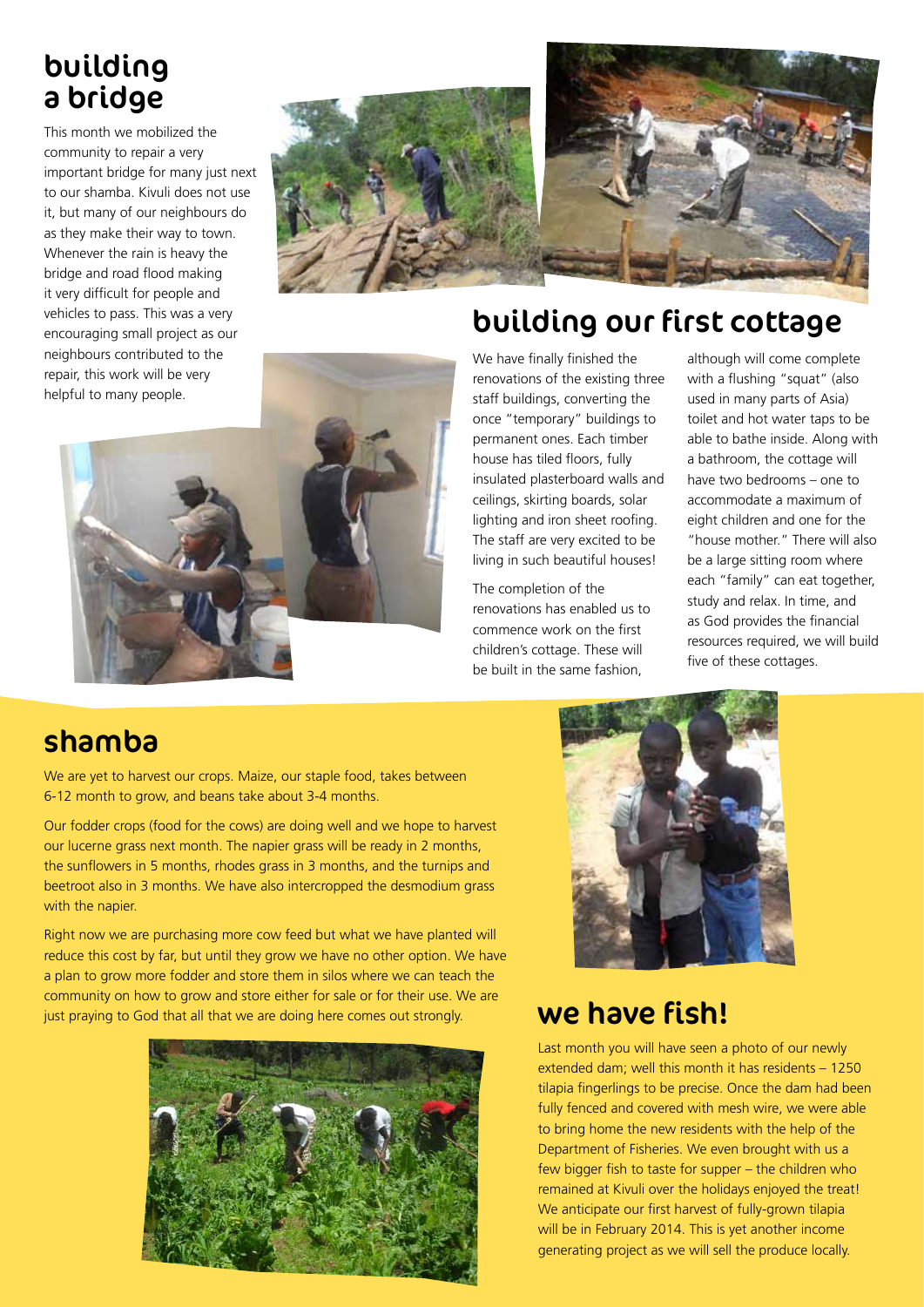

## welcome miriam

Praise God! We have appointed our new Social Worker this month. Her name is Miriam Wanjiru and she has spent the past year volunteering with the Children's Office in the town of Naivasha. Miriam has settled into Kivuli extremely well already and is enjoying getting to know the children. She is happy to be able to spend some time in group counseling sessions with the high school students during the week they're home.

We are looking for a couple of sponsors for Miriam, if you or someone you know is interested please email corinna@kivuliproject.org.



#### ben gives up his 21st for kivuli!

A big thank you to Ben Norton for giving up presents for his 21st and collecting donations for Kivuli. He raised over \$1000! Thanks Ben, great idea!